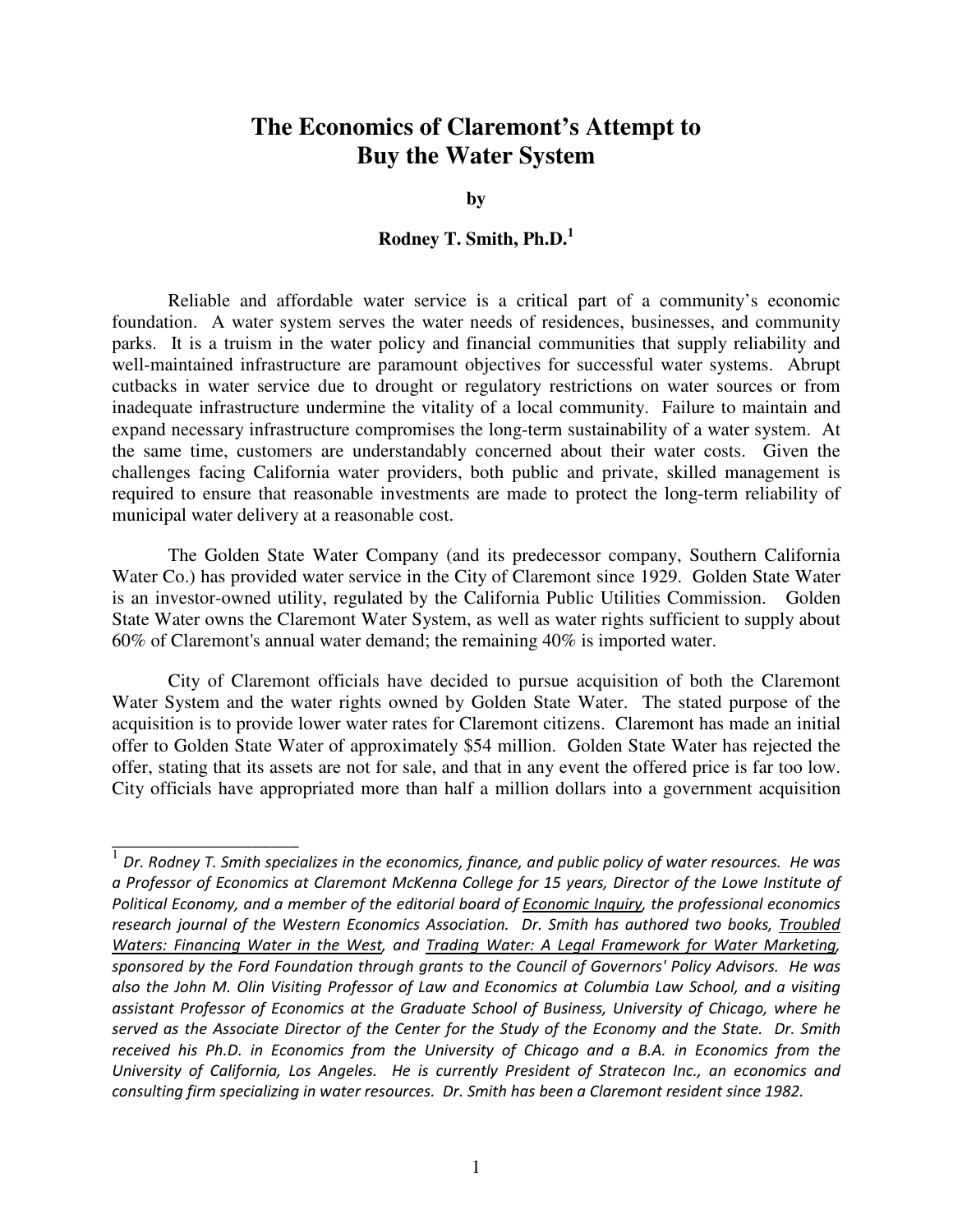fund and are taking steps toward prosecuting an eminent domain lawsuit to force Golden State Water to transfer the system and the water rights.

If the City cannot reach a voluntary purchase agreement with Golden State Water and instead pursues a takeover by condemnation, experience teaches that the ultimate price of the takeover through the legal process is almost certain to be much greater than \$54 million. The cost could easily be double or triple the City's \$54 million offer, or even higher.

In December 2005, the League of Women Voters of the Claremont Area released a study which reviewed the history of City-sponsored appraisals and negotiations, and assumed the takeover cost could be  $$100$  million.<sup>2</sup> The study also offered some pertinent "cautionary remarks" about the takeover:

### Some cautionary remarks for public decision making:

- If Claremont is to buy the water system, there must be broad public support and understanding of the issues by citizens. Buying our own water utility would not lower water rates now. Indeed, costs to consumers would almost surely be higher for the early years of paying off bonds. Long-range rates and rate increases, however, might well be considerably lower. Council, staff and public should openly and thoroughly address Advantages and Disadvantages of public ownership of this utterly necessary public utility.
- Legally, the City Council can make a decision to sell revenue bonds and to buy the water service. How should the public weigh in on this decision?
- Should the Council be encouraged to try to negotiate a purchase under new city leadership?
- If negotiations are not successful, should the City initiate eminent domain proceedings? Or do the uncertainty and high costs make that unwise?
- If there is a decision to purchase the water service, should the purchase be made with Revenue Bonds? Or should it be financed by some other method?
- What adjustments in rates or assessments would make paying off the purchase equitable and fair to all residents?

(Report of the Water Task Force of the League of Women Voters of the Claremont Area, Water System Ownership and Water Issues in the City of Claremont, Dec. 2005 [rev. Feb. 15, 2006], p. 24)

The City has released no report or feasibility study addressing these "cautionary" remarks." Moreover, there has been no public dissemination of an analysis that demonstrates

 $\frac{1}{2}$  In the years between 2003 and 2007, the City reportedly spent about \$400,000 evaluating a possible takeover of Golden State Water. The League of Women Voters' study was prepared during that evaluation period. Based on its assumptions, the study concluded that Claremont residents would probably incur higher costs for water for about 18 years after the acquisition. The study also identified a number of other significant challenges to a takeover. It is unclear whether the study's conclusions played a role in the City's decision to abandon the prior takeover effort.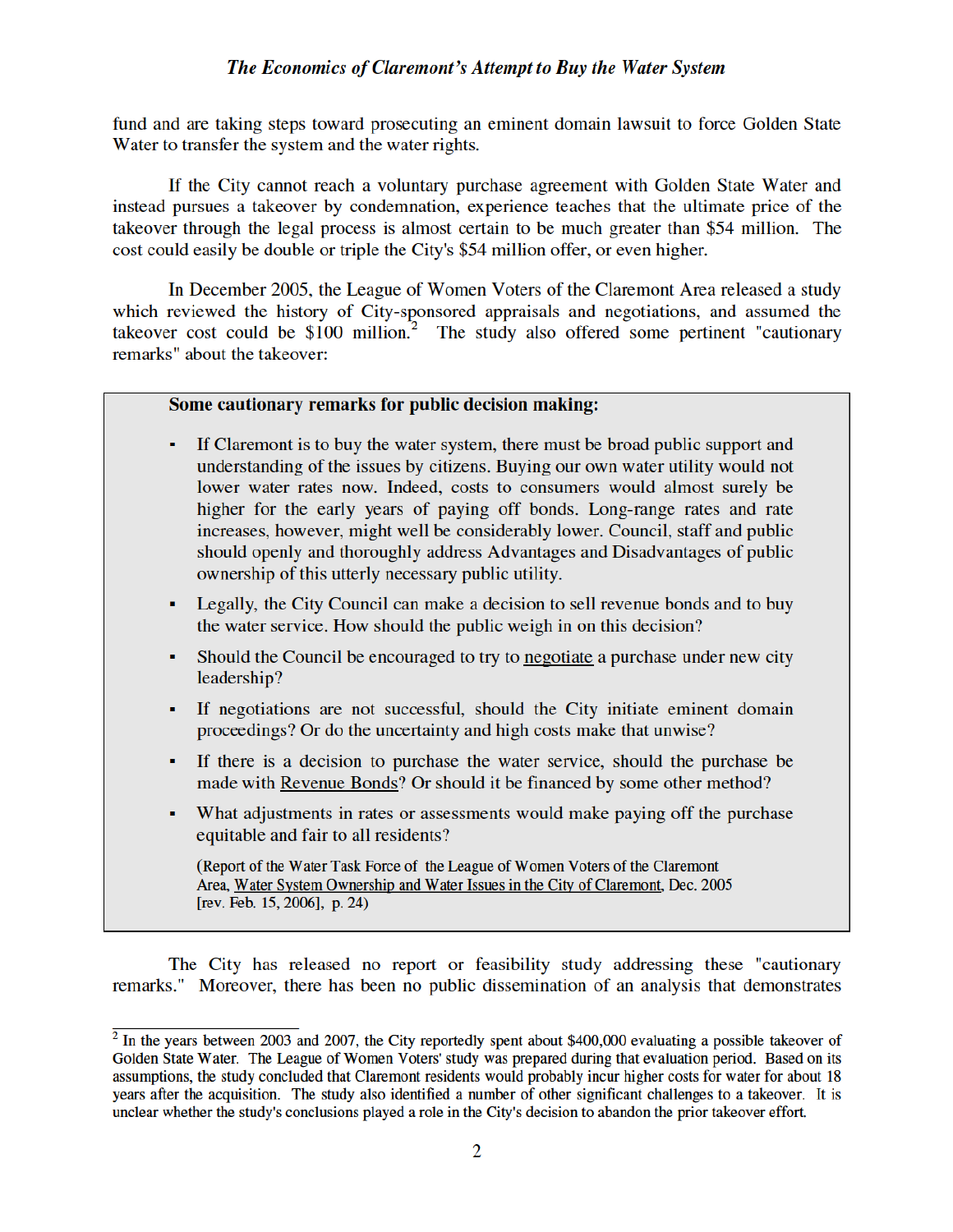how the City would provide water service from an operational and managerial standpoint, nor of probable rates and other charges customers should expect. For residents seeking to compare current rates and service levels with that of a City-operated system, there has been nothing provided to make such a determination. Finally, there has been no detail about the impact to other government services that could result from the significant long-term indebtedness the City would incur to purchase and operate the Claremont Water System.

This paper does not attempt to answer every question about the City's takeover effort. Rather, this paper examines the economics of Golden State Water's operation of the Claremont Water System, and provides a comparison of what can be expected if the City assumes ownership and control of the system. The analysis herein reveals the important role of shareholder equity in financing investment in the Claremont Water System infrastructure, a critical factor neglected by proponents of a City takeover of the Claremont Water System. The analysis of potential City ownership highlights the implications of needed financial and operating reserves as well as debt coverage ratios, factors which should not be neglected by proponents of City ownership.

The data set forth in this paper demonstrate that if the City does manage to acquire the Claremont Water System by eminent domain, higher water rates for Claremont residents are a virtual certainty for many years to come. If the goal of acquiring the system is to charge lower water rates, then the effort should be abandoned because that goal is not a feasible outcome through the condemnation process.

If the City follows through with its plan to condemn, for decades Claremont residents will be required to repay the bond obligations that could easily exceed \$100 million. Moreover, lacking sufficient reserves for the inevitable capital expenditures that are required to maintain a reliable system, the City will be forced to pass through to residents the expenses of capital improvements on a "pay as you go" basis.

Claremont's municipal finances will be strained by the indebtedness necessary to pay for the system, limiting Claremont's ability to enter the capital markets for other purposes, such as public works investments. Other public agencies that rely on public financing may also be affected. For example, the Claremont Unified School District recently sought voter approval in 2010 for a \$95 million bond to fund educational needs, but the measure was rejected by the voters. Future educational bond elections could become even more difficult in the face of substantial new debt associated with taking the water system.

Operationally, the size of City government will have to expand rapidly in an effort to meet the significant technical and managerial demands of operating the system, none of which the City possesses. Ownership and operation of the Claremont Water System will dwarf all other services the City currently provides. The City has submitted no analysis that addresses these challenges, and no plan for how it will fund or operate the system.

Given these facts, it would be an economically perilous risk for the City to condemn the Claremont Water System.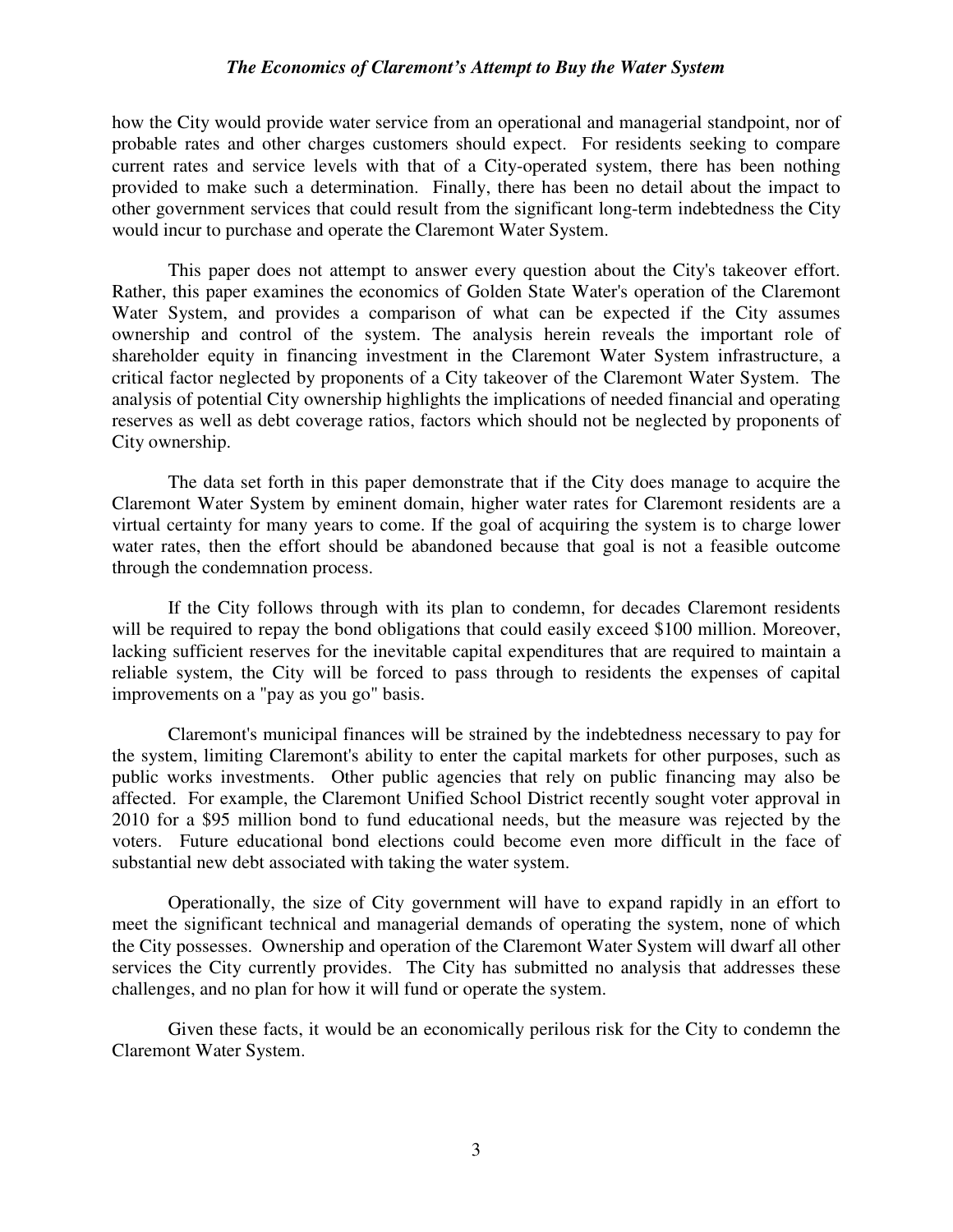## **How Golden State Water's Ownership Works in Claremont**

Golden State Water's Claremont Water System is subject to regulation by the California Public Utilities Commission ("CPUC"). The CPUC sets standards for water service to protect the public health and safety of customers. Investments must be preapproved to assure that facilities are necessary and "used and useful" in terms of meeting CPUC standards of water service. Water rates are set by the CPUC to reflect the "cost-of-service." In determining the cost of service, the CPUC looks at actual water costs, operations and maintenance costs, depreciation, taxes and fees, and a regulated return on capital based on the net value of assets employed, or rate base (original cost less cumulative depreciation of capital investments).

Maintaining and improving the infrastructure that comprises the Claremont Water System requires ongoing investment. Golden State Water uses companywide debt and shareholder equity to fund such capital expenditures. Table 1 shows that the company has spent \$15.1 million to maintain and improve the Claremont Water System in the past five years.<sup>3</sup>

| Item                   | 2007        | 2008        | 2009        | 2010        | 2011        | <b>Cumulative</b> |
|------------------------|-------------|-------------|-------------|-------------|-------------|-------------------|
| Expenditure            | \$2,531,300 | \$3,798,490 | \$3,568,942 | \$2,470,630 | \$2,719,196 | \$15,088,558      |
| Debt Financed          | \$1,225,335 | \$1,692,762 | \$1,697,116 | \$1,126,361 | \$1,276,916 | \$7,018,489       |
| <b>Equity Financed</b> | \$1,305,965 | \$2,105,728 | \$1,871,826 | \$1,344,269 | \$1,442,280 | \$8,070,069       |

**Table 1 Golden State Water Capital Expenditures on Claremont Water System** 

It is important to understand how the owner of a large system, such as the Claremont Water System, can obtain the funds necessary to make the required capital expenditures. For any water system, under private or government ownership, the capital structure reflects a mix of debt and equity needed to assure payment of debt service. An excessively leveraged system (unreasonably high ratio of debt to equity) will be unable to secure debt financing at reasonable costs, if at all.

| Golden State Water Capital Structure (\$1,000) |         |         |         |         |         |  |  |
|------------------------------------------------|---------|---------|---------|---------|---------|--|--|
| <b>Item</b>                                    | 2007    | 2008    | 2009    | 2010    | 2011    |  |  |
| Long-Term Debt                                 | 261,250 | 260,887 | 300,586 | 300,215 | 340,686 |  |  |
| <b>Shareholder Equity</b>                      | 278,441 | 324,533 | 331,530 | 358,295 | 384,806 |  |  |
| <b>Total Capitalization</b>                    | 539,691 | 585,420 | 632,116 | 658,510 | 725,492 |  |  |
| Debt Share                                     | 48.4%   | 44.6%   | 47.6%   | 45.6%   | 47.0%   |  |  |
| <b>Equity Share</b>                            | 51.6%   | 55.4%   | 52.4%   | 54.4%   | 53.0%   |  |  |

**Table 2 Golden State Water Capital Structure (\$1,000)** 

<sup>&</sup>lt;sup>3</sup> Derived from amounts as reported in the CPUC Annual Report of District Water System Operations of Golden State Water Company for Claremont District ("CPUC Report") by taking additions during the year from Schedule A-1a and the change in Construction Work-in-Progress from Schedule A-1d. The portions debt-financed and equity-financed are based on Golden State Water's Capital Structure discussed in the text at Table 2.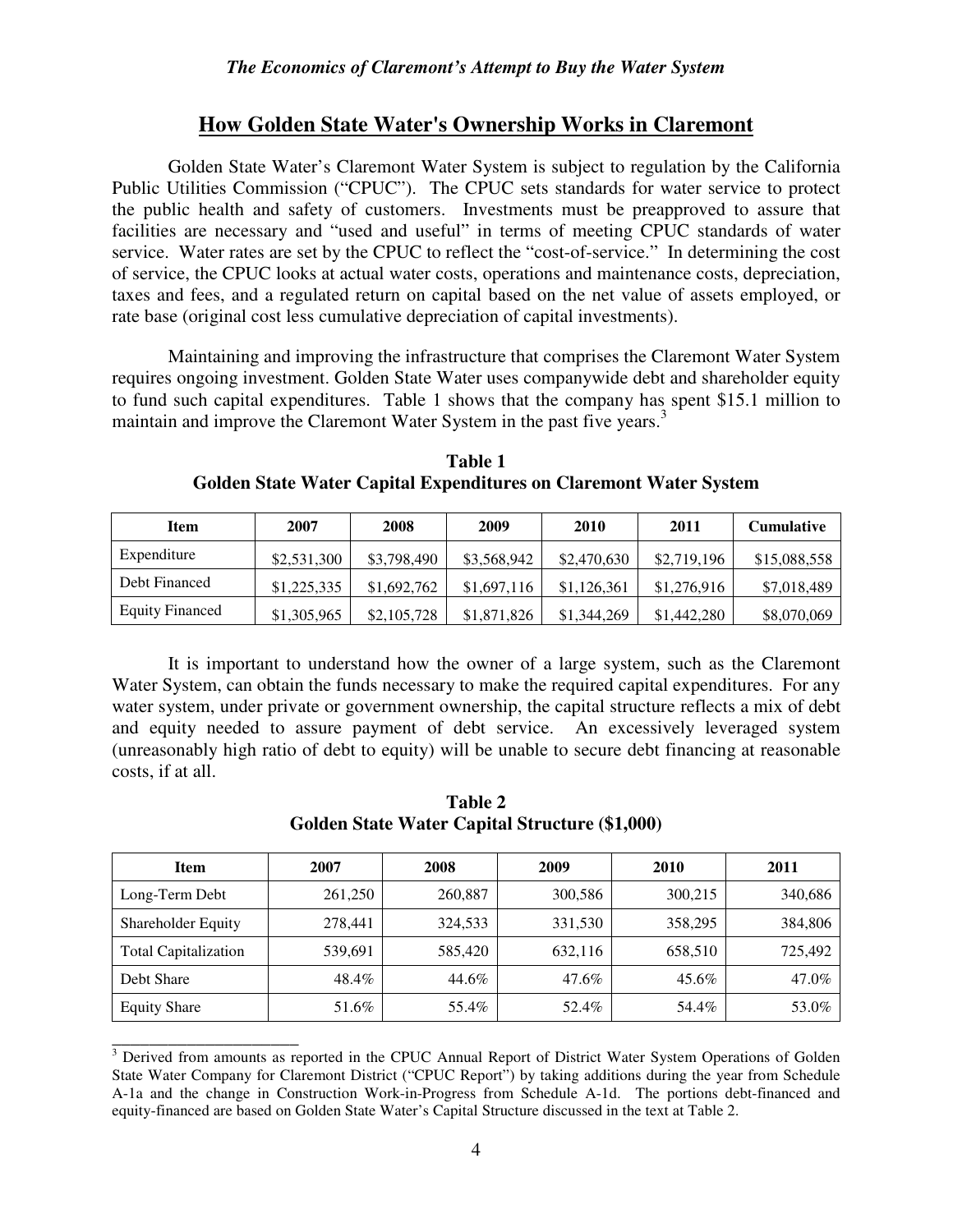Table 2 demonstrates that Golden State Water's business model is not one based on high financial leverage.<sup>4</sup> Over the past five years, the company's debt share has declined from  $48.4\%$ in 2007 to 47.0% by 2011. The equity share has grown from 51.6% in 2007 to 54.4% by 2011. This capital structure demonstrates that \$7.0 million (47%) of the \$15.1 million investment in the Claremont Water System was financed from funds available from debt issuance, and \$8.1 million (53%) was paid from shareholder equity (reinvestment of retained earnings). Under the CPUC's July 2012 approval of the company's Cost of Capital application, the company's targeted capital structure for 2012 through 2014 is 45% debt share and 55% equity share.

Whether privately owned or government-owned, municipal water systems face a variety of risk factors. A major one involves how variable water demands interact with a cost structure dominated by fixed costs (costs that do not vary with volume of water sold). The demands of the Claremont Water System customers are met by deliveries of local groundwater and imported water ("Claremont Water System Supply"). From 2001 to 2008, annual water deliveries fluctuated between approximately 12,000 acre-feet (one acre-foot equals 325,851 gallons) and 14,000 acre-feet (see Figure 1). Thereafter, annual water deliveries fell below 11,000 acre-feet. A significant equity cushion is required to meet debt service obligations in the face of this demand volatility.



The CPUC sets water rates paid by customers of the Claremont Water System. The CPUC rates are based on a "Revenue Requirement" (the costs of meeting assumed levels of water demands) for Golden State Water service areas in Southern California.

Table 3 calculates the annual Revenue Requirement for Golden State Water—the actual costs incurred (Total Water Supply Costs, Operations & Maintenance, Administration & General Overhead, Shared Services, Depreciation, and Taxes) plus an Allowed Return based on the Claremont Water System Rate Base and the CPUC Allowed Return. Table 4 charts the Allowed Return as percentage of Rate Base.

<sup>&</sup>lt;sup>4</sup> Long-Term Debt includes current portion. Data reported in the annual Form 10-K filed with the Securities and Exchange Commission.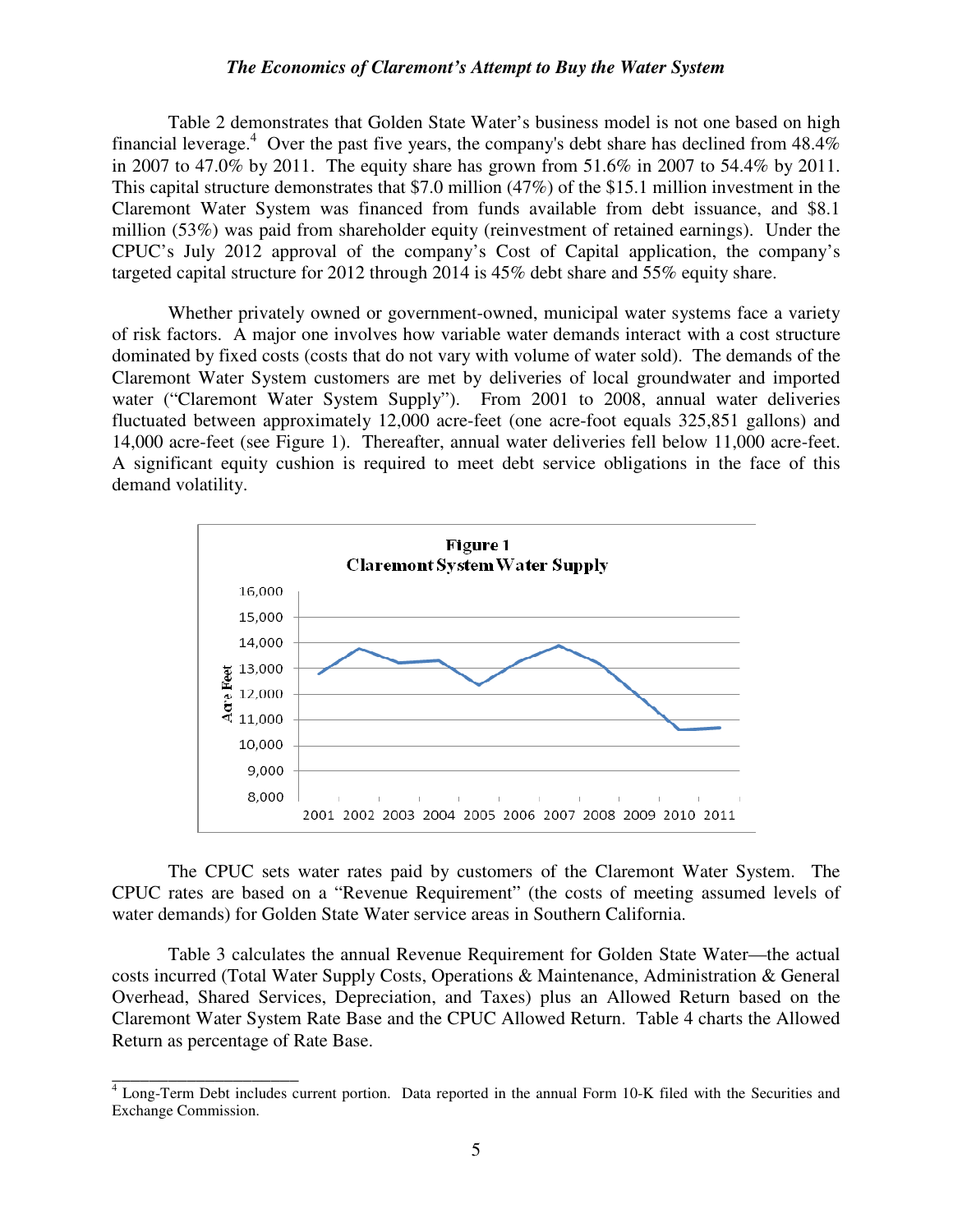| <b>Item</b>                                    | 2007         | 2008         | 2009         | 2010         | 2011         | <b>Annual</b><br><b>Increase</b> |
|------------------------------------------------|--------------|--------------|--------------|--------------|--------------|----------------------------------|
| <b>Revenue</b><br>Requirement <sup>5</sup>     | \$13,403,447 | \$14,459,306 | \$15,442,616 | \$16,757,164 | \$16,021,820 | $4.6\%$                          |
| <b>Total Water Supply</b><br>Cost <sup>6</sup> | \$3,874,857  | \$4,536,260  | \$4,661,264  | \$5,108,514  | \$4,296,822  | 2.6%                             |
| Operations &<br>$M$ aintenance <sup>7</sup>    | \$1,518,566  | \$1,496,996  | \$1,563,573  | \$1,778,865  | \$1,538,415  | $0.3\%$                          |
| Admin. & General <sup>8</sup>                  | \$511,695    | \$512,709    | \$628,349    | \$579,548    | \$609,962    | $4.5\%$                          |
| Shared Services <sup>9</sup>                   | \$1,758,352  | \$2,067,172  | \$2,145,065  | \$2,425,714  | \$2,743,499  | 11.8%                            |
| Depreciation <sup>10</sup>                     | \$1,651,089  | \$1,672,444  | \$1,825,374  | \$2,240,512  | \$2,277,694  | 8.4%                             |
| Non-Income Taxes <sup>11</sup>                 | \$311,310    | \$323,726    | \$330,945    | \$361,374    | \$381,311    | 5.2%                             |
| Income Taxes <sup>12</sup>                     | \$1,114,064  | \$994,793    | \$1,245,894  | \$1,311,786  | \$1,266,471  | $3.3\%$                          |
| Allowed Return <sup>13</sup>                   | \$2,663,514  | \$2,855,206  | \$3,042,152  | \$2,950,851  | \$2,907,646  | $2.2\%$                          |

**Table 3 Claremont Water System Revenue Requirement** 

<sup>5</sup><br>Revenue Requirement: sum of rows Total Water Supply Cost through Allowed Return.

<sup>6</sup> Total Water Supply Costs: purchased water, power for pumping, and pump taxes:

Purchased water: amounts as reported in the CPUC Annual Report of District Water System Operations of Golden State Water Company for Claremont District ("CPUC Report") (Schedule B-2, Acct. 704). Actual cost of purchases from Three Valley Municipal Water District, leases from colleges and City of Claremont, and watermaster assessments. Lease payments to City of Claremont grew from \$114,596 in 2007 to \$230,083 in 2011 a 19.0% cumulative annual growth rate. Power for pumping: amounts as reported in the CPUC Report on Schedule B-2 (Acct. 726). Pump taxes: amounts as reported in CPUC Report on Schedule B-4.

 $<sup>7</sup>$  Operations & Maintenance: actual cost incurred for Claremont Water System. Amounts as reported in the CPUC</sup> Report on Schedule B-2.

<sup>8</sup> Administration and General: actual costs incurred for Claremont Water System. Amounts as reported in the CPUC Report on Schedule B-2.

<sup>9</sup> Shared Services: apportionment of company personnel and services related to executive management, human resources, water quality, customer phone center, infrastructure planning/operations, information technology, accounting and financial matters, regulatory affairs, legal and risk management. Amounts as reported in the CPUC Report on Schedule B-2 (Acct. 790). Some of the increase in Shared Services expenses beginning in 2010 resulted from a change in ratemaking treatment mandated by CPUC. Starting in 2010, CPUC mandated that conservationrelated costs be recovered in rates as an operating expense, which is included within the Shared Services expense category, whereas such costs were included in Rate Base for recovery years prior to 2010.

<sup>10</sup> Depreciation: capital facilities of Claremont Water System. Amounts as reported in the CPUC Report on Schedule A-3 (charged to accounts 503, 504, and 505).

<sup>11</sup> Non-Income Taxes: payroll taxes, property taxes and other state and local taxes. Amounts as reported in the CPUC Report on Schedule B-4 (excluding state corporation franchise tax, federal income taxes and pump taxes).

<sup>12</sup> Income Taxes: Federal and California. Derived using Golden State Water's effective tax rate reported in the Annual Report on Form 10-K filed with the Securities and Exchange Commission and applied to pretax income including interest expense derived using the cost of debt and capital structure approved by the CPUC in the cost of capital proceedings.

<sup>13</sup> Allowed Return: Claremont Water System Rate Base multiplied by the authorized CPUC return. Amounts for Rate Base taken from CPUC Report Schedule A-1d.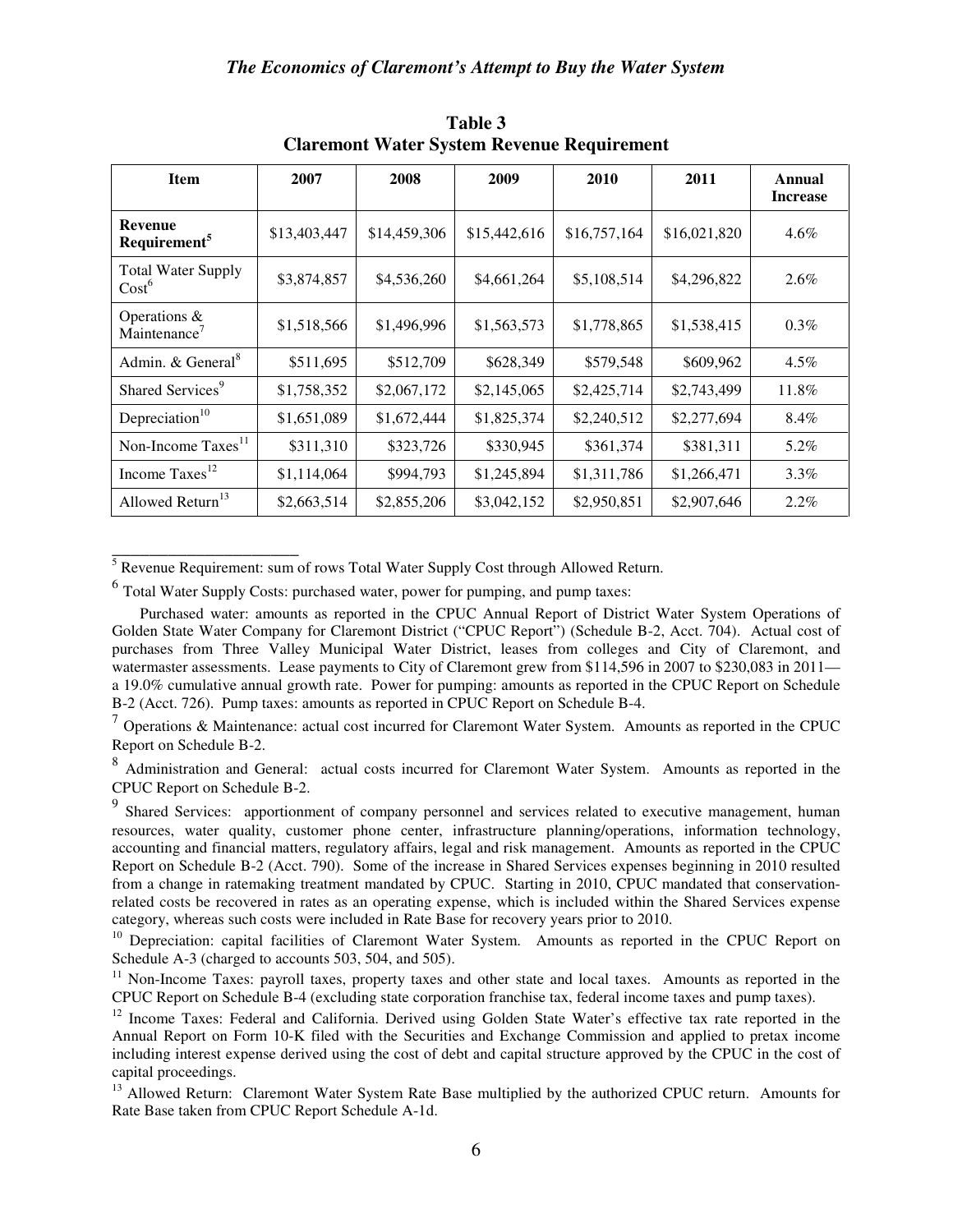|                | 2007         | 2008         | 2009         | 2010         | 2011         | Annual<br><b>Increase</b> |
|----------------|--------------|--------------|--------------|--------------|--------------|---------------------------|
| Allowed Return | \$2,663,514  | \$2,855,206  | \$3,042,152  | \$2,950,851  | \$2,907,646  | $2.2\%$                   |
| Rate Base      | \$30,509,894 | \$32,705,681 | \$34,181,480 | \$33,155,624 | \$32,670,185 | 1.7%                      |
| CPUC Return    | 8.73%        | 8.73%        | $8.90\%$     | $8.90\%$     | 8.90%        | $0.5\%$                   |

**Table 4 Golden State Water Allowed Return** 

Taken together, Tables 3 and 4 reveal the following about the Claremont Water System:

- ► The annual Revenue Requirement increased from \$13.4 million in 2007 to \$16.0 million by 2011 (cumulative annual growth rate of 4.6%).
- ► The CPUC Allowed Return (which covers both payment of debt and equity return) grew at only 2.2%. This modest growth in the Allowed Return was dominated by the growth in the Rate Base (1.7%)—reflecting the company's capital improvement program over the period.
- ► The two fastest-growing components that comprise the Revenue Requirement have been Shared Services (11.8%) and Depreciation (8.4%). Shared Services involve the use of companywide expertise to assist local Golden State Water employees (water rights management, water quality management, infrastructure planning, accounting and financial services, risk management, human resources, information technology). The growth in recent years reflects a change in CPUC ratemaking and accounting directives (see fn. 9), as well as increased resources to address more stringent water quality and environmental regulations, and associated infrastructure planning. Rapid growth in Depreciation reflects the capital investment in the system over the past five years.
- ► Total Water Supply Cost grew at a rate of 2.6%. However, that number is somewhat misleading. Given the decline in water sales over this time period, the focus on total costs masks the rapid increase in the per-acre-foot (AF) cost of imported water (see Table 5). The cost per AF depends on the supply mix and rates charged for imported water. The water rate charged by Three Valley MWD has increased from \$506/AF in 2007 to \$754/AF by 2011.

|                                        | 2007        | 2008        | 2009        | 2010        | 2011        |
|----------------------------------------|-------------|-------------|-------------|-------------|-------------|
| \$ per Acre-Foot (AF)                  | \$278.97    | \$343.97    | \$392.03    | \$481.03    | \$402.14    |
| <b>Total Water Supply Cost</b>         | \$3,874,857 | \$4,536,260 | \$4,661,264 | \$5,108,514 | \$4,296,822 |
| Total Supply (AF)                      | 13,890      | 13,188      | 11,890      | 10,620      | 10,685      |
| Three Valley MWD<br>Water Rate (\$/AF) | \$506       | \$543       | \$600       | \$692       | \$754       |

**Table 5 Total Water Supply Cost Rising While Volumes Are Falling**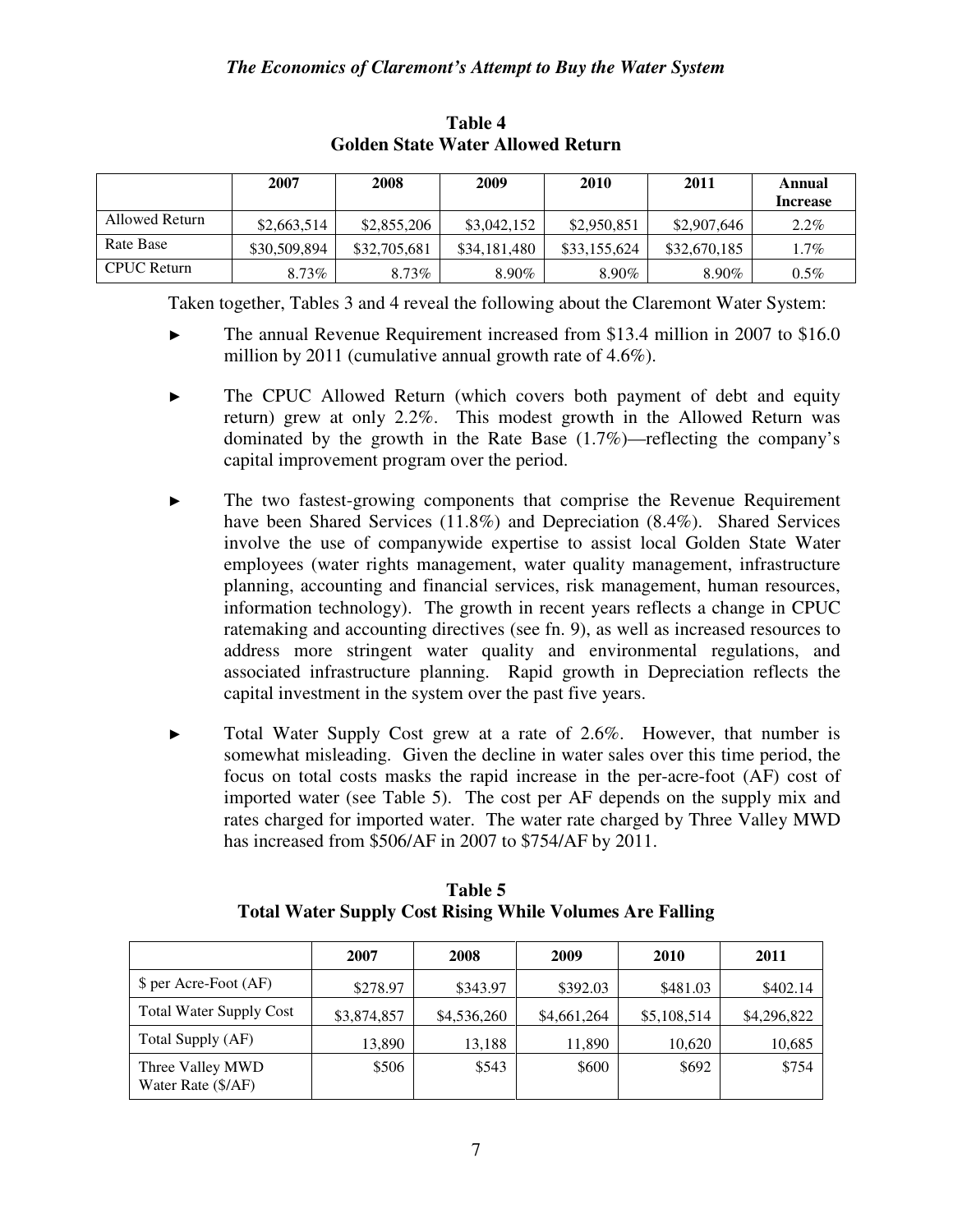Table 6 below is based upon Golden State Water's financial statements. The table reveals that in the past five years Golden State Water has reinvested about 97% of its equity return back into the Claremont Water System.

|                                                    | 2007        | 2008          | 2009         | 2010        | 2011        | <b>Cumulative</b> |
|----------------------------------------------------|-------------|---------------|--------------|-------------|-------------|-------------------|
| Equity Return <sup>14</sup>                        | \$1,494,985 | \$1,602,578   | \$1,779,351  | \$1,725,949 | \$1,700,679 | \$8,303,542       |
| Capital Spending—<br>Equity Financed <sup>15</sup> | \$1,305,965 | \$2,105,728   | \$1,871,826  | \$1,344,269 | \$1,442,280 | \$8,070,069       |
| Contribution to<br>Dividend <sup>16</sup>          | \$189,020   | $-$ \$503,150 | $-$ \$92,475 | \$381,680   | \$258,399   | \$233,473         |
| Payout Ratio                                       |             |               |              |             |             |                   |
| Claremont <sup>17</sup>                            | 12.6%       | $-31.4\%$     | $-5.2\%$     | 22.1%       | 15.2%       | 2.8%              |
| Companywide <sup>18</sup>                          | 63.9%       | 47.4%         | 76.5%        | 78.1%       | 57.4%       | 63.8%             |

**Table 6 Reinvestment of Equity Return into Claremont Water System** 

The above table shows that over the five-year period ending 2011, Golden State Water reinvested \$8.1 million of its \$8.3 million equity return into the Claremont Water System. Only 3% of returns were a contribution to shareholder dividends. Companywide, Golden State Water paid out 63.8% of net income as dividends to shareholders. In other words, Golden State Water reinvested over twenty times more of its equity return into the Claremont Water System than was invested in other companywide systems.

Shareholder equity and return are critical elements for developing and maintaining a sustainable water system. Shareholder equity provides the risk capital to underwrite the system risks to make debt financing viable. Equity return rewards shareholders for bearing risk. For systems that have additional investment requirements, such as the Claremont Water System, the equity return is reinvested back into the enterprise as the equity contribution to the financing requirements of new capital investment. This capability and willingness of Golden State Water to invest in the Claremont Water System has been amply demonstrated over the past five years.

<sup>&</sup>lt;sup>14</sup> Equity Return: Allowed Return (Table 3) less interest expense for the Claremont Water System derived using the cost of debt and capital structure by the CPUC in the cost of capital proceedings.

<sup>&</sup>lt;sup>15</sup> Capital Spending—Equity Financed (Table 1).

<sup>&</sup>lt;sup>16</sup> Contribution to Dividend: Equity Return less Capital Spending—Equity Financed.

<sup>&</sup>lt;sup>17</sup> Payout Ratio–Claremont: Contribution to Dividend/Equity Return.

 $18$  Companywide = Dividends paid to American States Water (Golden State Water's holding company) divided by Golden State Water's net income.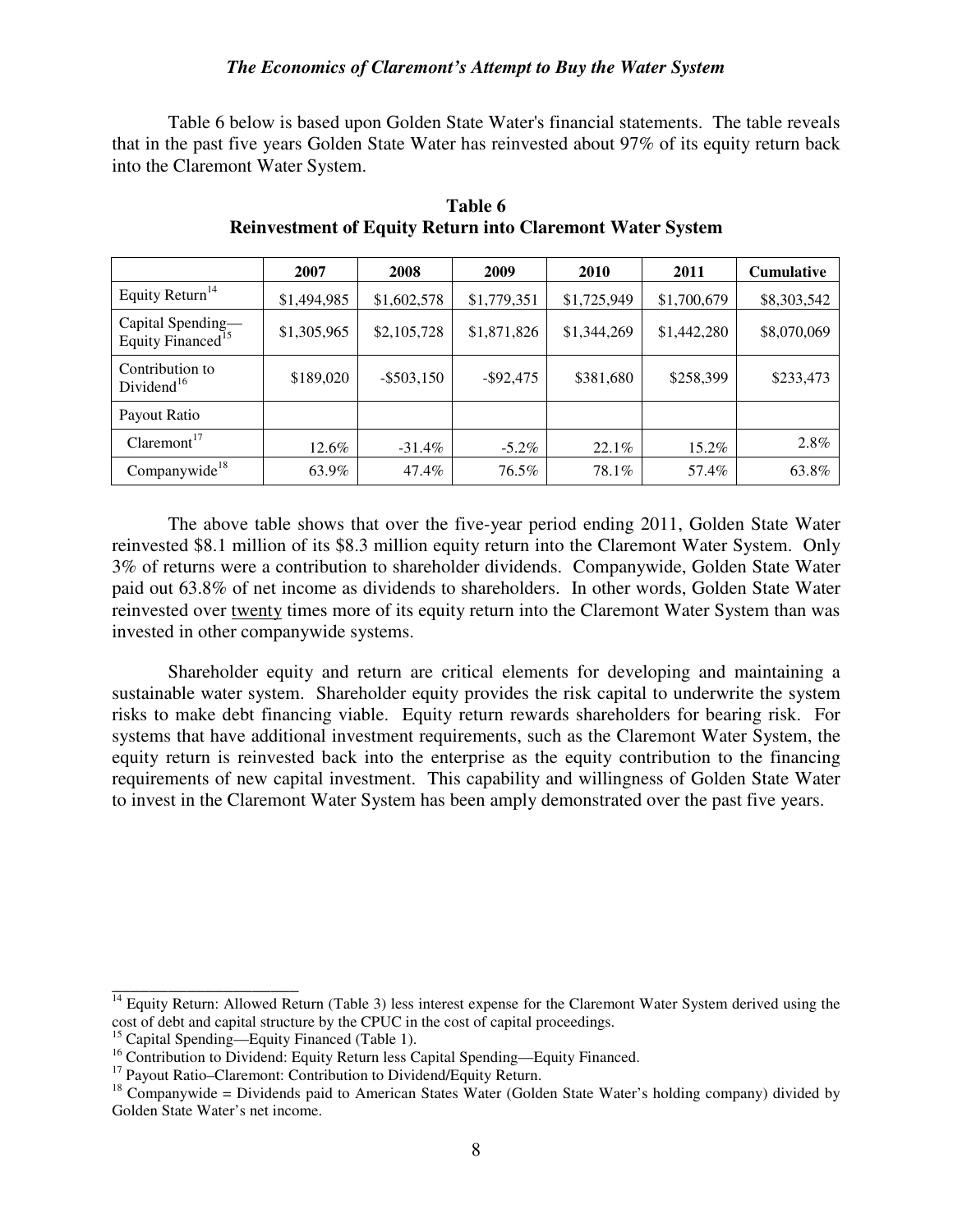## **Proposed City Acquisition of Claremont Water System**

There are two basic questions about the City's acquisition of the Claremont Water System:

- 1. What would be the financial structure of the City-owned water utility? As discussed below, there is more to municipal finance than simply borrowing the money needed to pay Golden State Water.
- 2. How will the City-owned water utility replicate the services and the investment Golden State Water has provided to Claremont's water users? The City's "standalone" utility will face challenges related to funding and operations that are not faced by a larger water provider.

### *Financial Structure of City-Owned Utility*

While a government-owned water system does not have shareholders, it does not follow that the acquisition and operation of the system can be financed by simply borrowing the amount needed to purchase and operate the system. Rather, extra borrowing is needed to create an equity cushion. Consider the example of traditional financing of a home purchase. The homeowner must make a down payment on the house to borrow the balance of the purchase price from a bank. A 20% down payment, for example, has traditionally been regarded as the minimum "equity" portion of the home financing. In addition, the homeowner must also qualify for the loan by having sufficient income relative to the mortgage obligation—not just enough income to pay the mortgage, but also some "cushion" of income to provide necessary comfort to the lender that the payments will be made regardless of fluctuation in other expenses or income the homeowner may incur.<sup>19</sup>

The municipal capital market in which the City of Claremont would seek funding to acquire the Claremont Water System also demands prudent financial structure. Consider, for example, the Metropolitan Water District of Southern California (MWD), which is the provider of supplemental surface water throughout Southern California. In part to satisfy the capital markets, MWD's finance plan has three components:<sup>20</sup>

- Equity Financing: Pay-as-you-go financing where 25% of capital investments are funded from reserves accumulated in prior years from rates charged to customers.
- Debt Service Coverage Ratio: Set rates so that net revenues of the system (revenues less operating costs) are two times debt service obligations.
- Operating Reserves: Unrestricted funds and cash investments equal to 173 days of operations.

\_\_\_\_\_\_\_\_\_\_\_\_\_\_\_\_\_\_\_\_ <sup>19</sup> While some banks deviated from this model in the years leading up to the housing crash in 2008, the resulting financial catastrophe from the defaults on nontraditional loans is testimony to the consequences of deviating from sound financial principles.

<sup>20</sup> Metropolitan Water District of Southern California, *2004/05 Long Range Finance Plan,* October 11, 2004. Available on Metropolitan's website.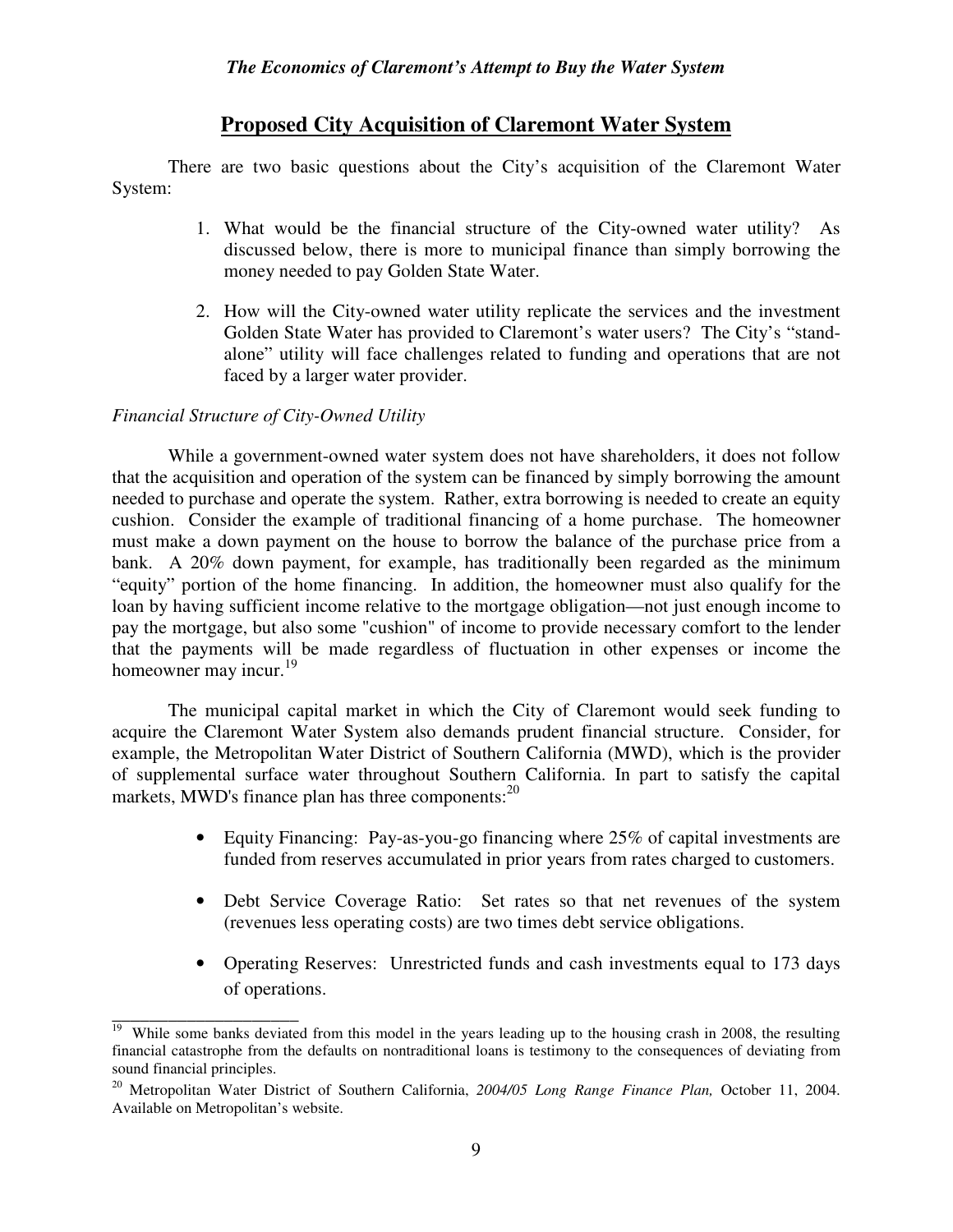MWD's track record of aggressively raising rates to meet its debt service coverage and accumulate reserves is the foundation of its ability to raise funds in the municipal bond market at advantageous rates.<sup>21</sup> MWD's finance plan calls for debt coverage ratios far in excess of the minimum amount specified in its rate covenants (generally 1.25x).

The City of Claremont, of course, starts with a blank slate with respect to the Claremont Water System. It has no accumulated reserves from pay-as-you-go financing of the water utility. It has no unrestricted funds and cash investments equal to 173 days of a water utility's operations. In addition to financing the acquisition, it must fund the further capital improvements going forward and reimburse the City's costs incurred during the condemnation process (legal, appraisal, consulting, environmental and other expenses).<sup>22</sup> The assumptions regarding the initial funding of the City Water System necessary to meet the package of requirements demanded by the municipal bond market are the following:

- Term of Financing: 30 years
- Interest Rate:  $4.5\%$

\_\_\_\_\_\_\_\_\_\_\_\_\_\_\_\_\_\_\_\_

- Annual Debt Service Reserve: one-year debt service obligation
- Operating Reserve: 173 days' operating costs (exclusive of depreciation)
- Issuance Costs: 3% for \$54 million Value of Water System, 2.75% for \$104 million Value of Water System, and 2.25% for \$205 million Value of Water System
- Debt Service Coverage Ratio: 2x

It is impossible at this point to calculate actual financial implications of the above requirements, because of uncertainty in the level of funding required. The most obvious uncertainty involves the purchase price the City will be required to pay for the Claremont Water System, which apparently would be determined by a jury through the valuation process as part of an eminent domain lawsuit.

Table 7 shows how the size of the acquisition financing varies with the total acquisition cost (purchase price, plus ancillary expenses and reserves) the City ultimately incurs to obtain ownership of the Claremont Water System. The table's calculations use three different purchase price assumptions for illustration purposes: \$54 million (the amount of the City's initial offer to Golden State Water), \$104 million, and \$204 million.

<sup>21</sup> Standard & Poor's RatingsDirect, *Metropolitan Water District of Southern California; Water/Sewer, September 7, 2012.* Available on Metropolitan's website.

 $^{22}$  A reasonable assumption based on experiences elsewhere is that these costs will total 3% of the purchase price.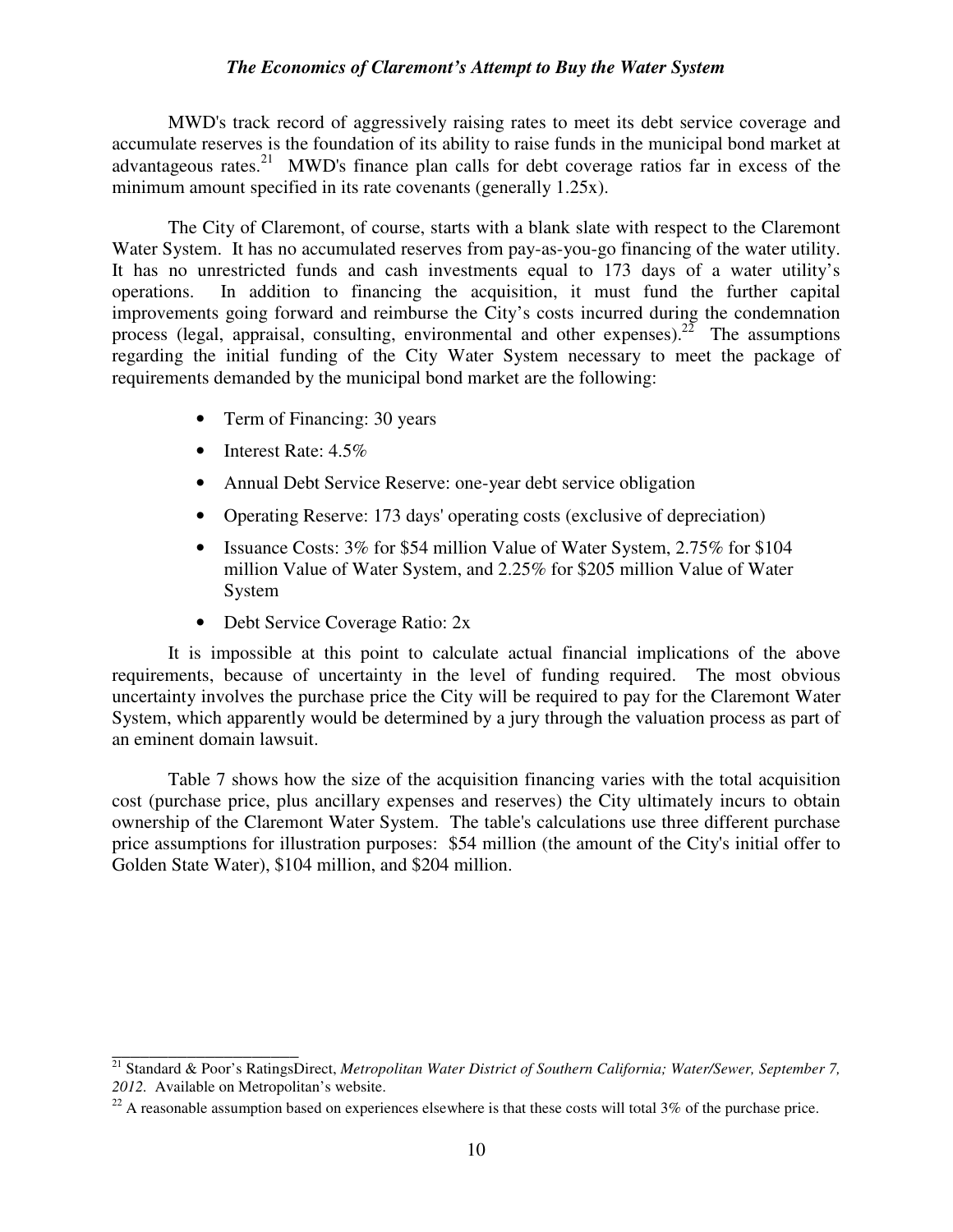| <b>Value of Water System</b> | \$54 mil     | \$104 mil     | \$204 mil     |
|------------------------------|--------------|---------------|---------------|
| Source of Funds              | \$72,266,841 | \$128,593,102 | \$240,323,360 |
| Par Value of Bonds           |              |               |               |
| Use of Funds                 |              |               |               |
| <b>Purchase Price</b>        | \$54,000,000 | \$104,000,000 | \$204,000,000 |
| Capital Improv. Fund         | \$5,000,000  | \$5,000,000   | \$5,000,000   |
| <b>Cost Reimbursement</b>    | \$1,620,000  | \$3,120,000   | \$6,120,000   |
| <b>Annual Debt Reserve</b>   | \$4,436,573  | \$7,894,529   | \$14,753,822  |
| <b>Operating Reserve</b>     | \$5,042,263  | \$5,042,263   | \$5,042,263   |
| <b>Issuing Costs</b>         | \$2,168,005  | \$3,536,310   | \$5,407,276   |
| Total                        | \$72,266,841 | \$128,593,102 | \$240,323,360 |

**Table 7 Size of Acquisition Financing by Size of Acquisition Cost** 

Table 7 shows that the City must borrow nearly \$72.3 million to fund the acquisition at the City's offer of \$54 million. The larger the purchase price, of course, the larger the debt offerings. If the value of the Claremont Water System is determined to be \$104 million (\$50 million more than the City's offer) or \$204 million (\$150 million more than the City's offer), then the City must borrow \$128.5 million or \$240.3 million, respectively, to acquire the water system, meet Annual Debt Reserve and Operating Reserve requirements, reimburse costs incurred in the condemnation process and pay issuing costs.

How will the costs (and hence the water rates) for the City-owned system compare with Golden State Water's ownership? The answer is provided by comparing the Revenue Requirement of Golden State Water (Table 8) with the Revenue Requirement of the City-owned system (Table 9). $^{23}$ 

| <b>Revenue Requirement</b>     | \$16,805,730 |
|--------------------------------|--------------|
| <b>Total Water Supply Cost</b> | \$4,409,306  |
| Operations & Maintenance       | \$1,543,418  |
| Admin. & General               | \$637,347    |
| <b>Shared Services</b>         | \$3,066,229  |
| Depreciation                   | \$2,468,463  |
| Non-Income Taxes               | \$401,144    |
| Income Taxes                   | \$1,307,725  |
| <b>Allowed Return</b>          | \$2,972,099  |

**Table 8 Annual Revenue Requirement of Golden State Water (2012)** 

 $^{23}$  The Golden State Revenue Requirement (\$16.8 million) is estimated by applying the annual growth rate in each component (Total Water Supply Cost through Allowed Return) to the 2011 values found in Table 3.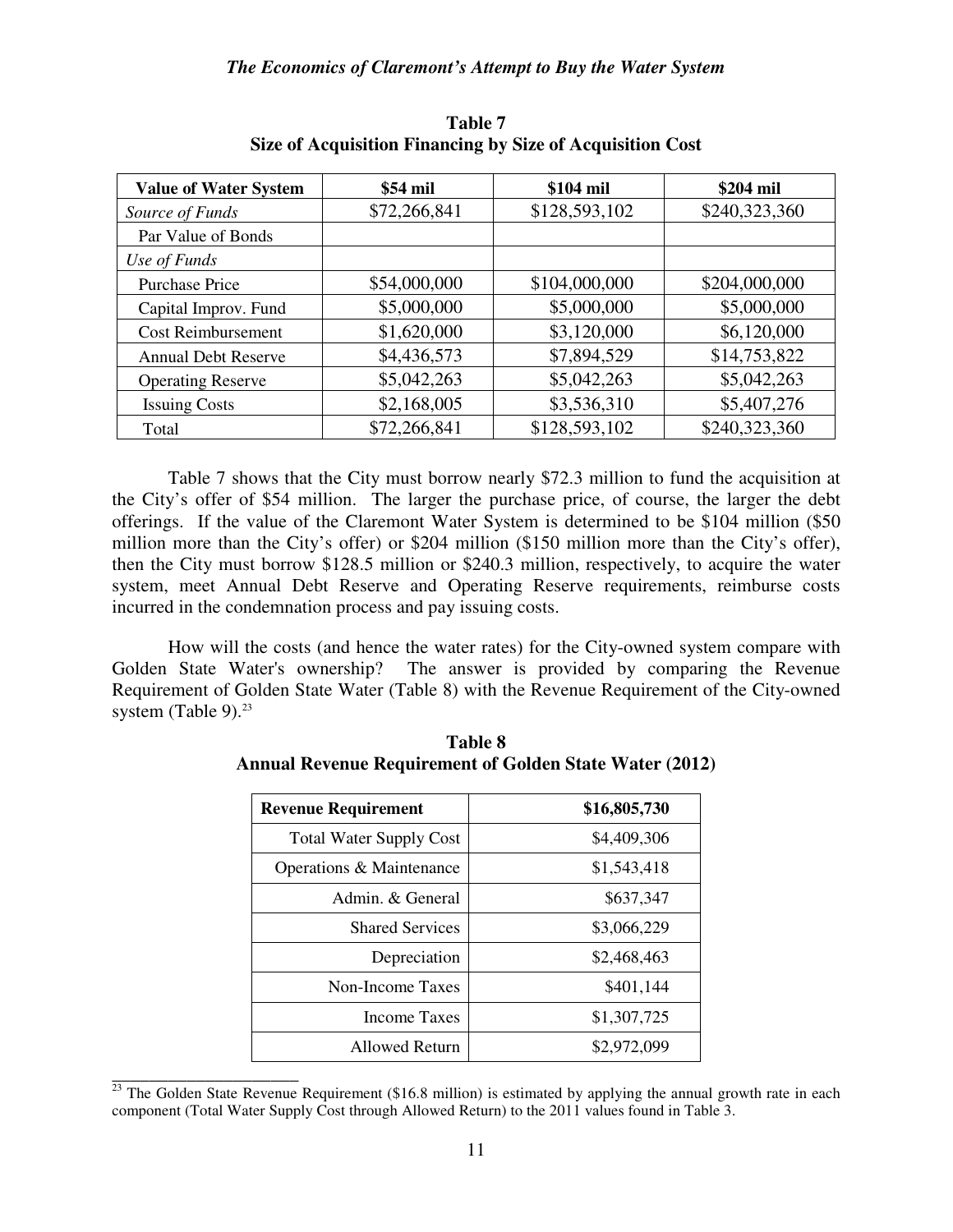| Value of Water System          | \$54 mil     | $$104$ mil   | \$204 mil    |
|--------------------------------|--------------|--------------|--------------|
| <b>Revenue Requirement</b>     | \$21,929,486 | \$28,845,398 | \$42,563,984 |
| <b>Total Water Supply Cost</b> | \$4,409,306  | \$4,409,306  | \$4,409,306  |
| Operations & Maintenance       | \$1,852,101  | \$1,852,101  | \$1,852,101  |
| Admin. & General               | \$637,347    | \$637,347    | \$637,347    |
| <b>Shared Services</b>         | \$3,679,475  | \$3,679,475  | \$3,679,475  |
| Depreciation                   | \$2,468,463  | \$2,468,463  | \$2,468,463  |
| Non-Income Taxes               | \$60,071     | \$60,071     | \$60,071     |
| <b>Earned Interest</b>         | $(\$50,423)$ | $(\$50,423)$ | $(\$50,423)$ |
| Subtotal                       | \$13,056,340 | \$13,056,340 | \$13,056,340 |
| Capital Charge                 | \$8,873,146  | \$15,789,058 | \$29,507,644 |
| Debt Service                   | \$4,436,573  | \$7,894,529  | \$14,753,822 |
| Coverage Ratio                 | 2            | 2            |              |

### **Table 9 Annual Revenue Requirement of City-Owned System by Acquisition Cost**

Tables 8 and 9 show that the Revenue Requirement of the City-owned system differs from Golden State Water's in four ways:

- 1. Where the Shared Services are in-house for Golden State Water, the Shared Services for the City must be outsourced because these professional services are not required full-time for the Claremont Water System. Golden State Water has full-time professionals on staff to address issues throughout Golden State Water service areas. Those professionals are essentially "on call" when needed to service Claremont, yet only a portion of their salaries is allocated to the Claremont system. A City-owned system must outsource these tasks to part-time consultants, or, alternatively, hire more full-time employees to operate the water system than does Golden State Water. Therefore, the estimate in Table 9 applies a 20% increase on Operations & Maintenance and Shared Services costs above those incurred by Golden State Water.
- 2. The City-owned system pays only payroll taxes, and not the property taxes and local fees paid by Golden State Water. The estimated annual cost savings of \$341,073 are revenue losses for local governments.
- 3. The City can earn interest income on the debt service reserve and operational reserve (estimate assumes an interest rate of 1%).
- 4. Finally, rather than having the allowed return of CPUC regulation, the Cityowned system levies a capital charge to generate debt service coverage. The magnitude of the charge, of course, will depend on the value of the Claremont Water System.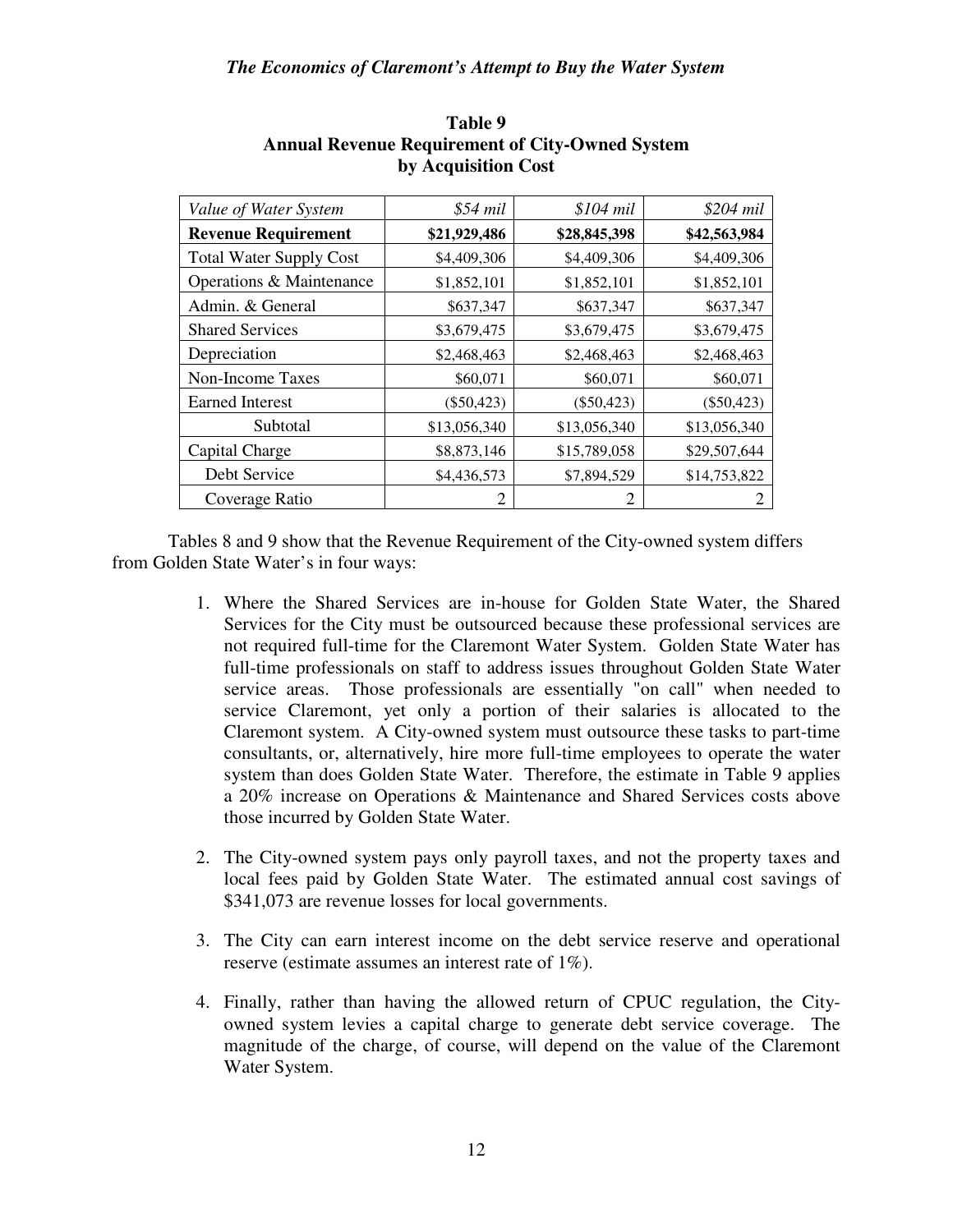In the end, City ownership is more expensive than Golden State Water ownership under all scenarios (Figure 2). Figure 2 demonstrates that the major driver of added costs is the differences in the capital charge. The higher capital charge more than offsets the income taxes avoided by City ownership.



Table 10 charts the annual Revenue Requirement of the City-owned system and the percentage by which that Revenue Requirement would be increased above the Revenue Requirement of Golden State Water's ownership. Table 10 also shows the additional charge that would be borne by each water customer to cover the increase in the Revenue Requirement. $^{24}$ 

 $24$  There are 10,908 connections in the Claremont Water System.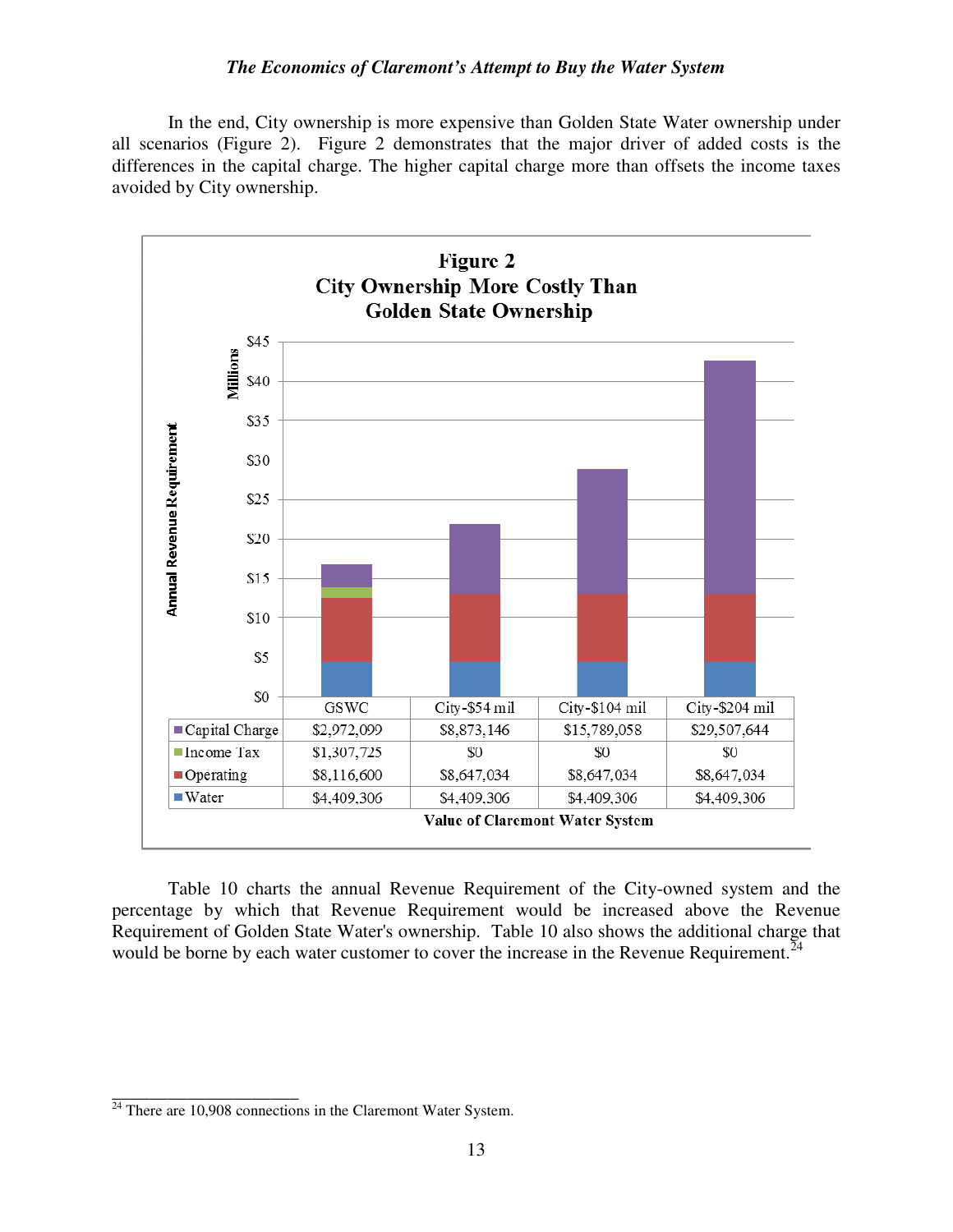| <b>Acquisition Cost</b>               | \$54 mil    | \$104 mil    | \$204 mil    |
|---------------------------------------|-------------|--------------|--------------|
| Annual Increase<br>Above Golden State | \$5,123,755 | \$12,039,667 | \$25,758,253 |
| Percent Increase                      | $30.5\%$    | 71.6%        | 153.3%       |
| Increase/Connection                   | \$469.72    | \$1,103.75   | \$2,361.41   |

**Table 10 Increased Annual Revenue Requirement Resulting from City Ownership** 

Table 10 shows that even if the purchase price of the system is \$54 million, the annual Revenue Requirement of the City-owned water system increases from \$16.8 million under Golden State Water ownership to \$21.9 million under City ownership—an increase of 30.5%. This annual increase translates into \$470 per customer. Higher awards will generate even larger increases—over \$2,300 annually per customer if the purchase price is \$204 million.

### *The Impact and Responsibilities of City Control of the Water System*

The City acquisition of the Claremont Water System represents a major expansion of City government into business activity. Currently the City has sewer and sanitation enterprises with operating revenues of \$1 million and \$6 million, respectively (see Figure 3). Acquisition of the water system would be an explosion in operating revenues managed by the City, even if it were able to acquire the water system at the City's \$54 million offer.



Assets under City management would radically increase if the City acquires the water system. (See Figure 4.)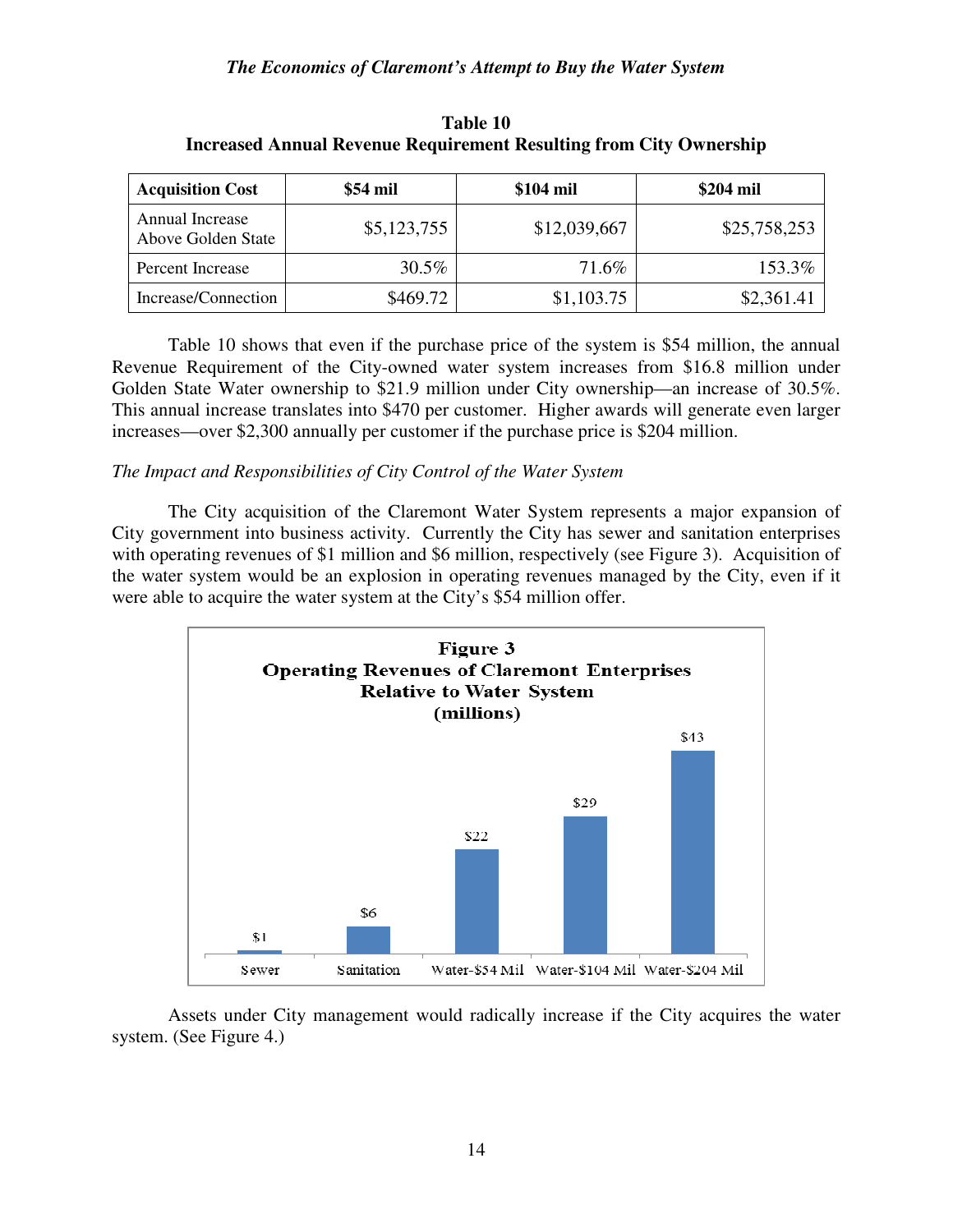

Figure 4 shows that the City's current enterprises have relatively minimal physical assets when compared to the water system. Neither of the City's current enterprises is managed for business purposes (they have negligible financial liabilities and generate less than \$1 million in net income that is transferred to the City general fund). Getting into the water business will require a transformation of city employees into major asset managers.

City control of the water system would come with critical new operational responsibilities. Management and staff would be required to have the requisite skill, expertise and experience to operate the water system. City Council members would need to expand the skill set necessary for board decision making. Water resource management is not a venture for amateurs. Consider some of the activities:

- $\triangleright$  Water quality monitoring, compliance with federal and state regulations
- ► Water supply reliability and customer service operations
- ► Infrastructure maintenance
- $\blacktriangleright$  Financial risk management and asset management
- ► Employee training and managing of specialized outside vendors

The scale of the Claremont Water System does not sustain the development of full-time in-house expertise for all skilled positions needed to operate the Claremont Water System. Instead, the City would have to develop a model based on significant outsourcing to part-time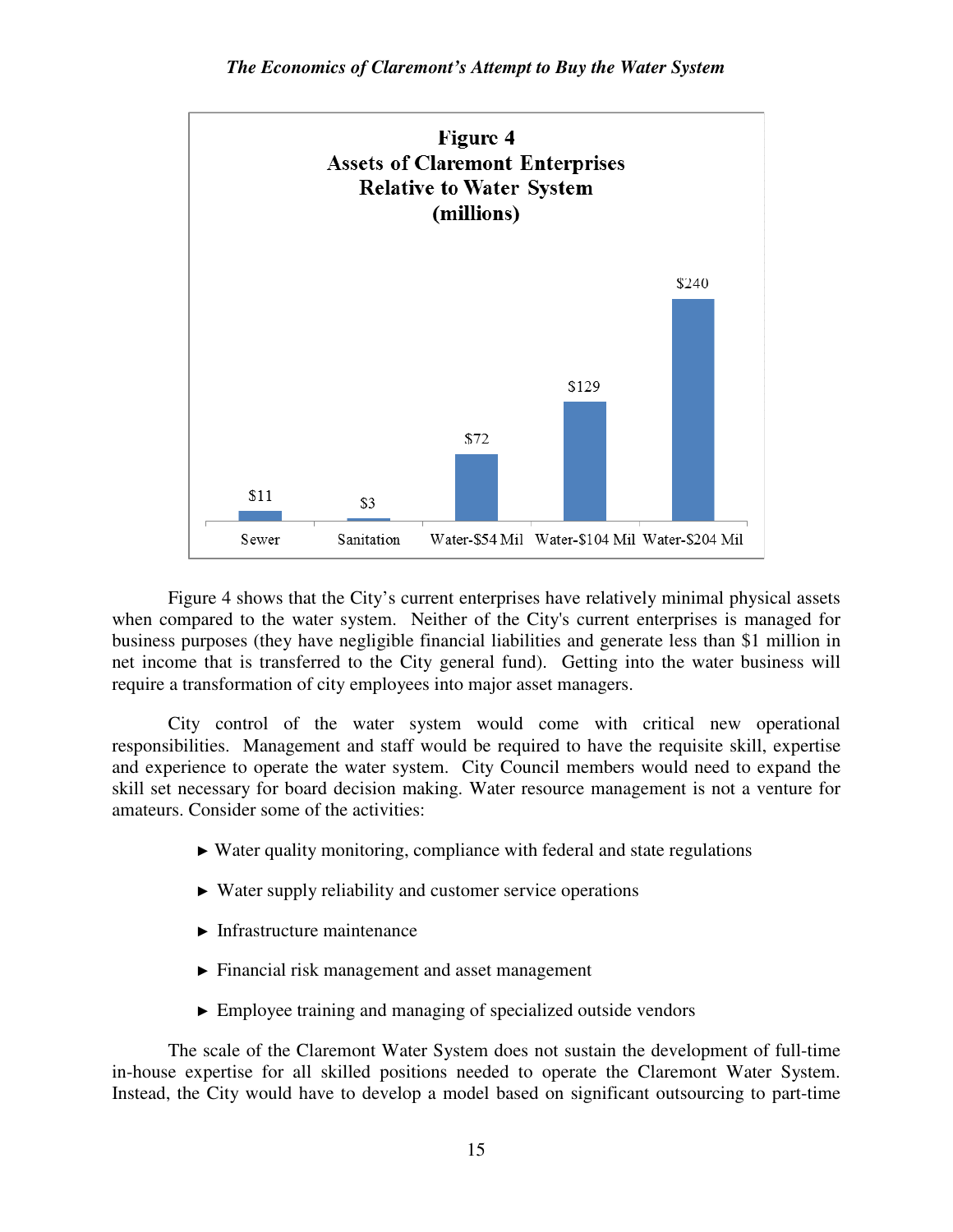consultants, and the City would need to have sufficient in-house management expertise to manage the consultants. The City has thus far offered no plan to meet these requirements. For example, there is no indication that the City has determined how many new employees it will hire, what the training and certifications of those employees will be, or what services will be outsourced to private or public entities. These are essential elements of any comprehensive plan to assume control of the Claremont Water System.

All water systems in California face many significant challenges. Imported water supplies serve 40% of Claremont's water needs. Water delivered by the Metropolitan Water District of Southern California (MWD), therefore, is a significant factor in Claremont's future. MWD's water rates have increased rapidly in the face of challenges it faces on the Colorado River and with the State Water Project. Should Claremont management decide to rely solely on MWD or should it develop its own alternative supplies, on its own or in partnership with other water agencies? As water quality regulations continue to evolve, which practices and investments should be made to satisfy regulatory obligations? Which are cost-effective? While groundwater has reliably served the majority of Claremont's water needs, what will be the best response if problems develop in the aquifer? Should the Claremont Water System rely solely on the Six Basins Watermaster or proactively solve problems? What about infrastructure planning, operations and risk management? Should the Claremont Water System be operated reactively or proactively? The experiences of government-owned systems, such as Los Angeles and San Diego, suggest that government ownership is a recipe for deferred maintenance that ultimately translates into deteriorating service and substantially high costs to address problems that had been kicked down the road due to poor asset management and planning.

Golden State Water has senior management and staff who are focused full-time on running municipal water systems. Therefore, the individuals responsible for the Claremont Water System have internal resources at their command. Senior management is accountable to the company's Board of Directors and shareholders. The Board is selected by shareholders for the sole purpose of monitoring the management of municipal water systems. Moreover, the CPUC approves all the company's activities, including rate-setting and capital improvement.

City ownership places the water system under the control of the City Council. Council members have a broader plate of issues than simply water systems. Inevitably, individuals chosen on a broad range of issues will lack the depth of intellectual capital in water that those chosen solely for water issues have.

### **Conclusion**

From a municipal finance perspective, Claremont's pursuit of Golden State Water's Claremont Water System is not prudent. The cost of acquiring the system is high, and the problem is that no one can say at this point *how high* that cost will be. Even accepting the City's estimate of a \$54 million price tag for the system, the City will need to borrow over \$72 million from the municipal capital market. However, it would be extremely unwise to assume that the City's estimate of the price will end up being the actual price. A price of roughly double the City's estimate will result in borrowing of about \$130 million, and even that amount could be insufficient. In short, the takeover of the water system is an enormous financial risk for the City.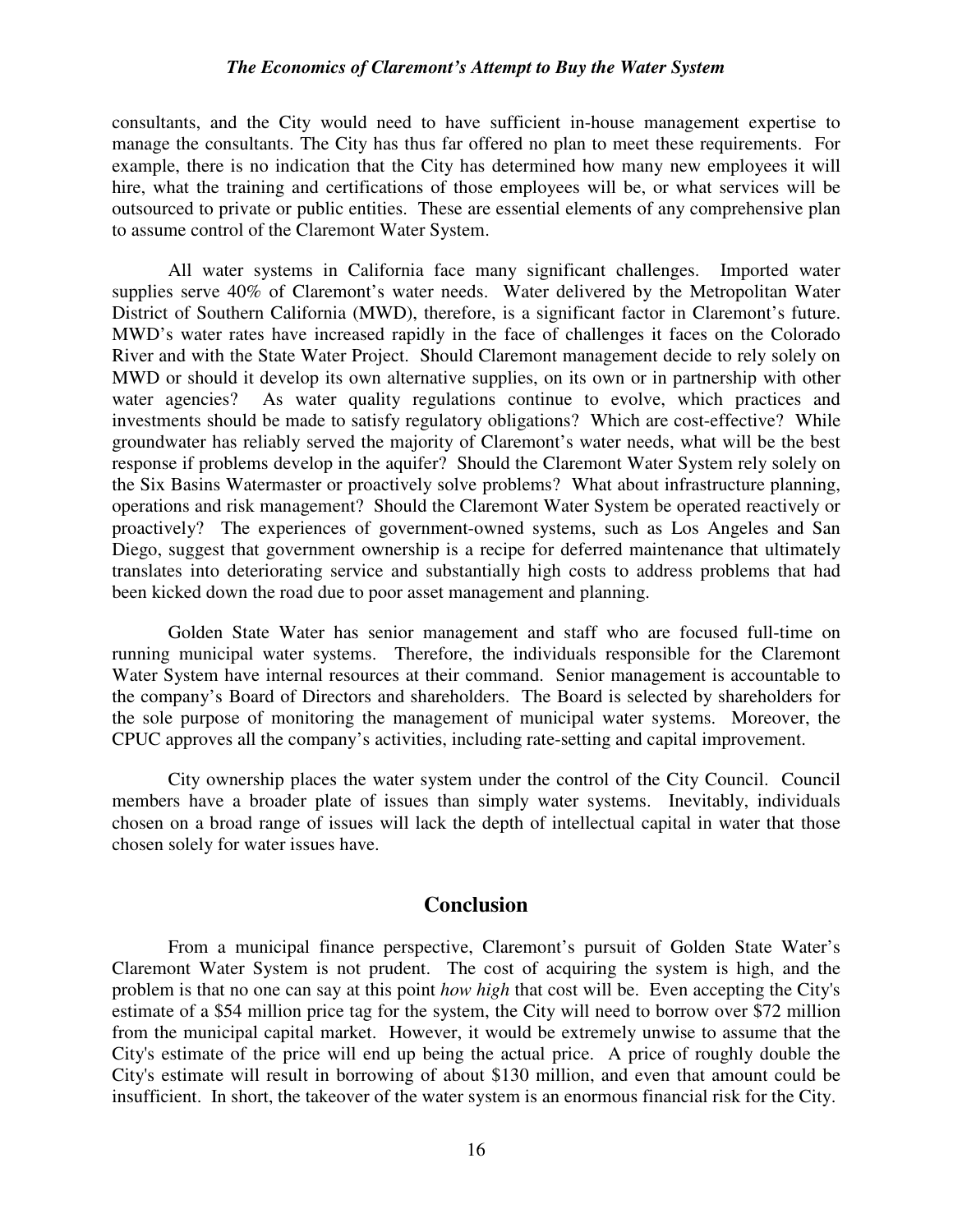From an operational standpoint, there appears to be no justification for the takeover. Golden State Water has long experience operating the system, has resources from its companywide operations to draw upon when needed, and has regularly used its shareholder equity to fund capital improvements to the system. The City, by contrast, has no experience in the operation of the system and has put forth no plan for how it will do so. The City would need to acquire or outsource the necessary operational capability, including the expertise to comply with myriad State regulations concerning water quality and environmental standards, and the managerial competence to oversee all such operations. The City would no longer benefit from the economies and depth of experience Golden State Water provides as a result of its companywide assets.

From a consumer's perspective, the vision of lower water rates is a mirage. The City's need to finance the acquisition and then fund operations and capital improvements on a "pay as you go" basis will necessarily result in a Revenue Requirement for the system that is higher than Golden State Water's requirements, thus resulting in higher water rates for decades.

\* \* \*

Rodney T. Smith, Ph.D. December 17, 2012